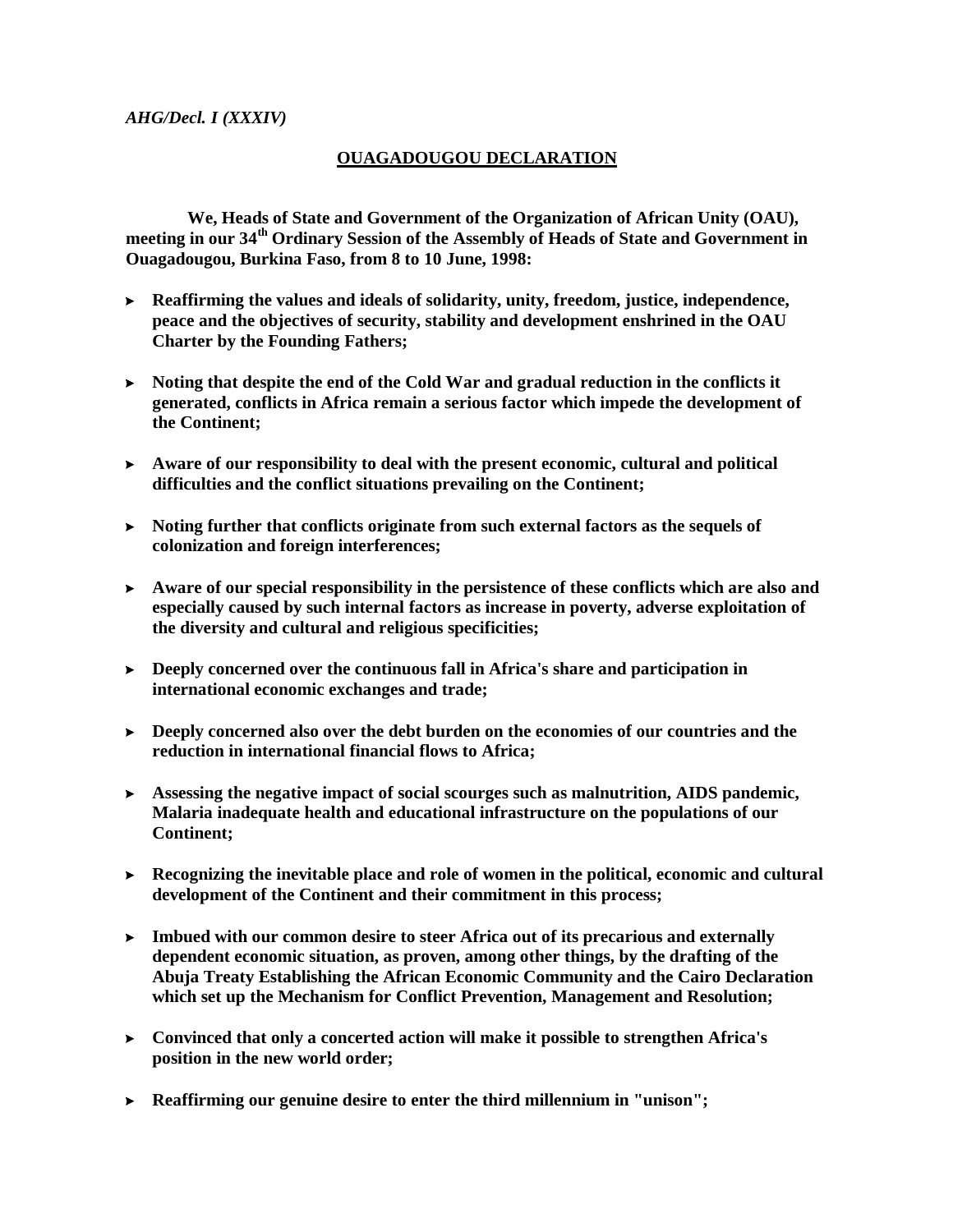### **DECIDE:**

### **1. At the Political Level**

**To make the search for peace, security and stability our primary concern and, to this end:** 

- ? **recognise unequivocally that political issues are primarily national;**
- ? **work towards the establishment and consolidation of effective democratic systems, taking into account the socio-cultural realities of our States, with the of all actors of the civil society;**
- ? **give special attention to the establishment of a system of government based on permanent social dialogue and the search for political consensus;**
- ? **work towards the establishment and consolidation of a credible and independent justice accessible to all;**
- ? **ensure respect for human rights and fight impunity;**
- ? **abolish exclusion and, in this regard, involve all and sundry without discrimination in the management of public affairs;**
- ? **create or strengthen in each of our States an organ to deal with peace or conflict related issues;**
- ? **create or strengthen within our respective States, structures charged with combating illicit arms circulation, drug trafficking, terrorism and the emergence of transborder criminality, and ensure coordination of these efforts by the OAU;**
- ? **strengthen the Central Organ of the OAU Conflict Prevention, Management and Resolution Mechanism established in Cairo in June 1993, and coordination of the efforts deployed by the OAU and sub-regional organizations a factor which constitutes one of the corner stones of success of the mechanism;**
- ? **ensure necessary cooperation between the Organization of African Unity and the United Nations in the field of conflict prevention, management and resolution.**

# **2. At the Economic and Social Cooperation Level**

? **endeavour to make of our continent a homogenous political force in international fora such as the United Nations, the World Trade Organization (WTO) and the African-Caribbean and Pacific Group (ACP), and ensure that the specific concerns and interests of our States are taken into account;**